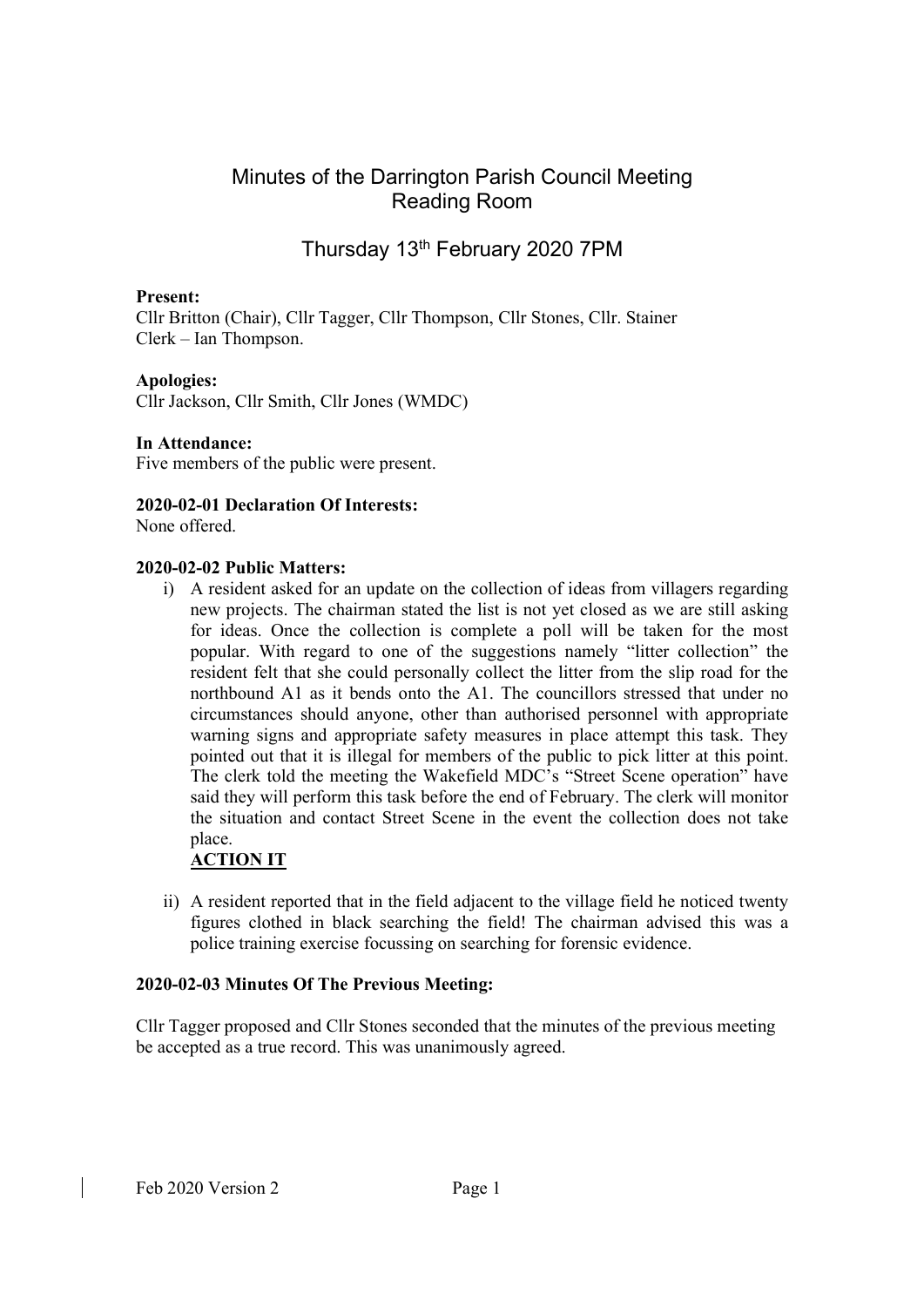#### Matters Arising:

- i) Cllr Tagger was concerned that the chairman, single handed, had taken down the village Christmas tree and disposed of it He offered to assist in future years and thanked to Cllr. Britton for his work.
- ii) The bin opposite the Reading Rooms has been emptied.
- iii) With regard to cars parking on the pavement near Orchard Lane the situation has improved greatly following the intervention of a villager communicating with the owners.
- iv) No progress has occurred regarding the infrastructure levy. Cllr. Stones continues to monitor. ACTION VS
- v) The planning application for an additional building at 18 Wentworth Park Rise has been withdrawn. The clerk, as instructed, obtained a copy of the deeds for this property and once obtained forwarded them to all councillors. The councillor's interpretation is that there are covenants in place preventing more than one residence and garage being built on the site and the area for which the application was made has a "no building to be constructed in this area" restriction. It also appears that walls, fences and vegetation on this land, in the open spaces should not exceed three feet in height. Currently the area where one should have a magnificent view of the church has many laurels in place, all with a height exceeding three feet. The clerk is asking for advice from the Society of Local Council clerks as how such covenants are "policed". However, Cllr Tagger believes that the planning department at Wakefield MDC has a responsibility to enforce this covenant. The chairman instructed the clerk to update Cllr Jones of Wakefield MDC on the situation and ask him to pursue the matter with the planning department.

## ACTION IT

- vi) Cllr Stainer has submitted and had accepted the request for a 3% precept rise.
- vii) The defibrillator pads have been received and installed. A spare set was also obtained for rapid return to full deployment should the defibrillator be used.
- viii) The orchard tree pruning has taken place. There is still some ivy to remove from a couple of trees. Regarding the "dead tree" the visiting expert stated that this is the rarest tree and may recover and it should not be cut down. The chairman agreed that along with Cllr Stainer they would complete the work once the weather improves. ACTION MB/PS
- ix) At an earlier meeting the parish council was informed by Wakefield MDC that "the approval procedure for attachments to street lighting columns has been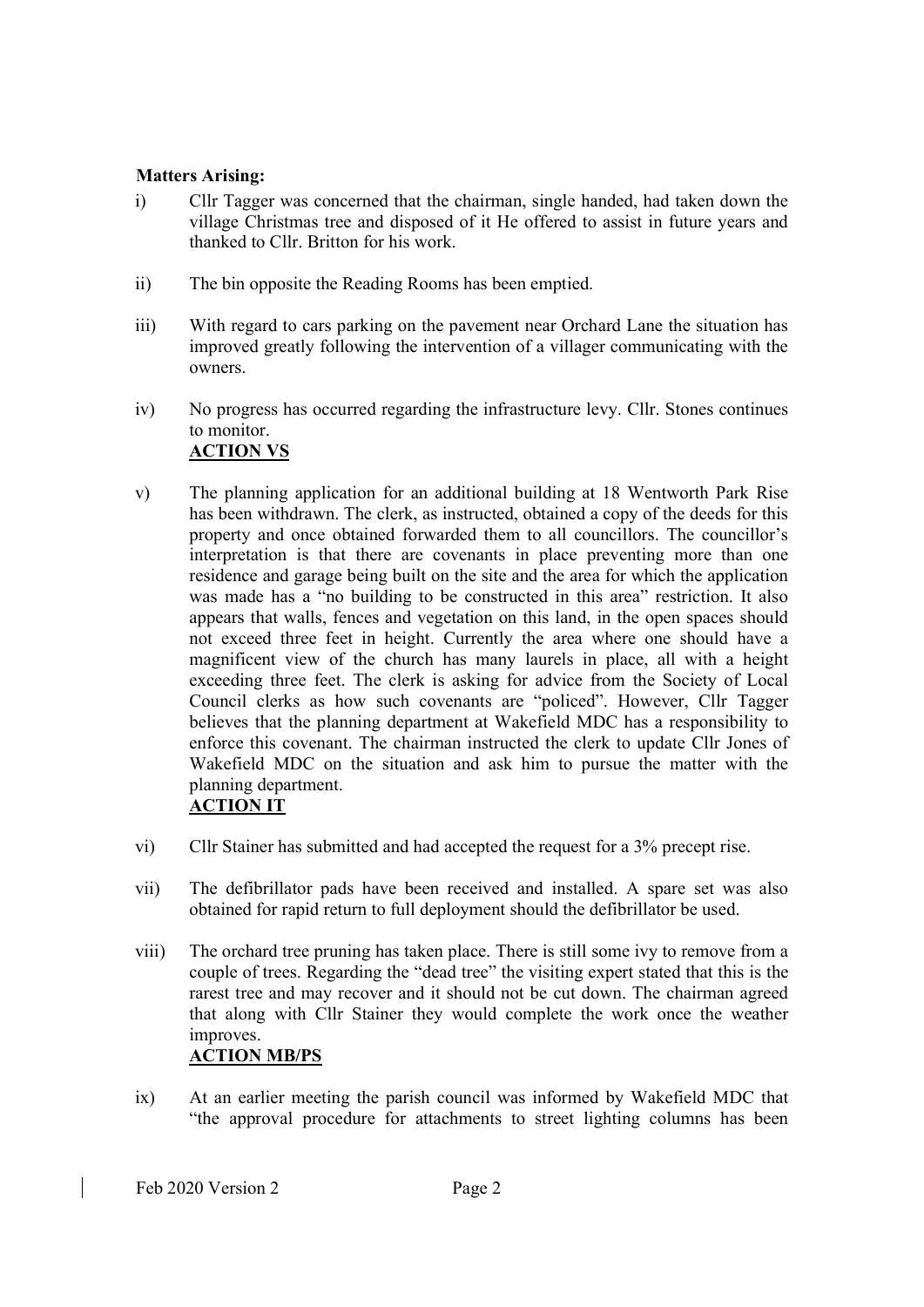amended and a new section 178 licence is in force." They stated that our supplier for the baskets and their contents, First Impressions, could take on the responsibility associated with such work provided that they satisfied Wakefield MDC that their working practices met Wakefield's requirements. That process has been completed satisfactorily and we have received an email from First Impressions asking us to confirm that the parish council is happy for First Impressions to take on that responsibility. The meeting agreed unanimously that they are grateful to First Impressions taking on this responsibility and instructed the clerk to inform both First Impressions and Wakefield MDC of that position. ACTION IT

- x) The overhanging bushes on Philips Lane. Cllr Jones previously stated he would pass on to Wakefield's appropriate department for them to do the work. Cllr Smith has discussed the issue with the occupant of the private residence at the bottom of the lane and hopefully that will be done soon.
- xi) Cllr Stones has purchased a new "starter" for the excess tree lights to allow them to be used in future years.
- xii) The clerk has written to the secretary of the PCC and the church council will discuss the request from a resident for beehives in the old orchard. The PCC will discuss at their next meeting.
- xiii) Cllr Tagger raised the fact that the Tithe Barn car parking surface needs replenishing with gravel. Cllr Britton said he felt there might be an issue with delivery of such material because of the narrow access though Philips Lane. Such a purchase would require discussion with the vendor regarding delivery. However, this area is the property of the church and once again their permission would be required for the parish council to undertake such work. The clerk was instructed to formerly write to the PCC for such permission. ACTION IT

#### 2020-02-04 Correspondence:

- i) Mr Martin Barnes from Wakefield's Highways department has contacted us and is happy to come to the village to discuss our highways related issues. The meeting has been agreed for Thursday the  $27<sup>th</sup>$  of February at 10:30 AM. Councillors Britton, Tagger and Stones along with the clerk will meet Mr Barnes. Cllr Tagger will contact the Kyte Hotel to book a meeting area there. A discussion took place regarding the topics to be discussed and they will include:-
	- 1. Accidents at the traffic lights. The clerk has a "freedom of information request" to Wakefield police asking for details they have for such accidents.
	- 2. The accuracy of speed measuring strips, how to handle the data and make decisions on what actions to take if speeding is found to be prolific.
	- 3. Advice on the siting of such strips.
	- 4. Issues regarding the three 7.5T restriction signs in Valley Road.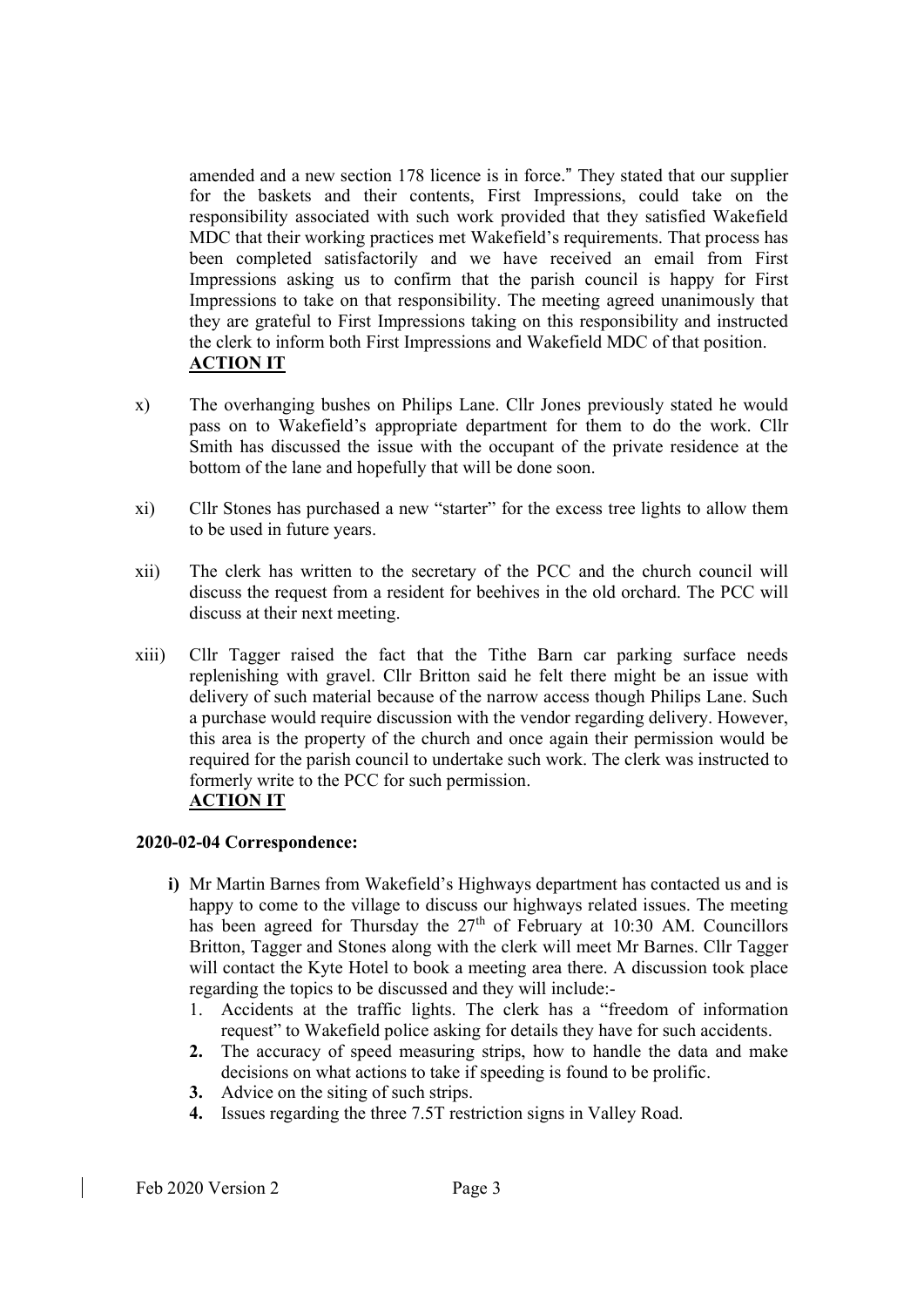- 5. The "lay by" created by parking lorries on Old Great North Road
- 6. The litter on the bend approaching the northbound A1.
- 7. The "tactile paving" for partially sited pedestrians at the hump across Estcourt Road near Estcourt Drive, giving the impression this is a safe crossing point.
- 8. The road narrowing on entry to the village from Marlpit Lane.
- 9. Jumping the traffic lights in Estcourt Road.

The clerk will advise Mr Barnes of these topics and suggested driving him around these areas just before the meeting – meaning the meeting will probably start at circa 10:45.

## ACTION AT contact Kyte, IT contact Mr Barnes MB/AT/VS attend meeting

- ii) The clerk also advised that it is Leeds Council and not Wakefield who "rent out" such strips. Leeds have advised that the cost would be £300 plus VAT for one weeks positioning. Leeds liaise with Wakefield MDC and ensure all is in order and place the strips into position, remove them and let us have the data. The clerk asked what the cost would be for two such sets of strips – one in Estcourt Road and one in Valley Road and was advised that as the same members of staff would be involved the cost would remain as £300 plus VAT for both sites. A decision on whether or not to proceed should follow the meeting with Wakefield and be discussed at the next parish council meeting.
- iii) An email gas been received from the town clerk of South Kirby regarding their VE celebration event. Cllr Tagger advised that a significant number of events are being planned as part of Pontefract's celebrations. He has personally been asked to give a presentation on the Darrington air crash and so Darrington is being represented at this event. The meeting felt in general that the Pontefract celebrations will be more appropriate, and Cllr Tagger will distribute the link to the FaceBook site covering the event. The clerk will reply to South Kirby declining their offer.

## ACTION IT

iv) An email has been received from "Keep Britain Tidy" informing the council of the forthcoming "British Spring Clean". Council's are encouraged to register as supporting the event and plan a litter pick by residents, ideally during the period of the event namely  $20<sup>th</sup>$  March to  $13<sup>th</sup>$  April. The councillors have arranged similar events in the past and believe it can only be effective with the support of Wakefield's "Street Scene" department to provide bags and a means of collecting the filled bags and disposing of them. The clerk was instructed to register with Keep Britain Tidy and also contact Street Scene to see what support they could give us for such an event.

## ACTION IT

## 2020-02-05 Finance: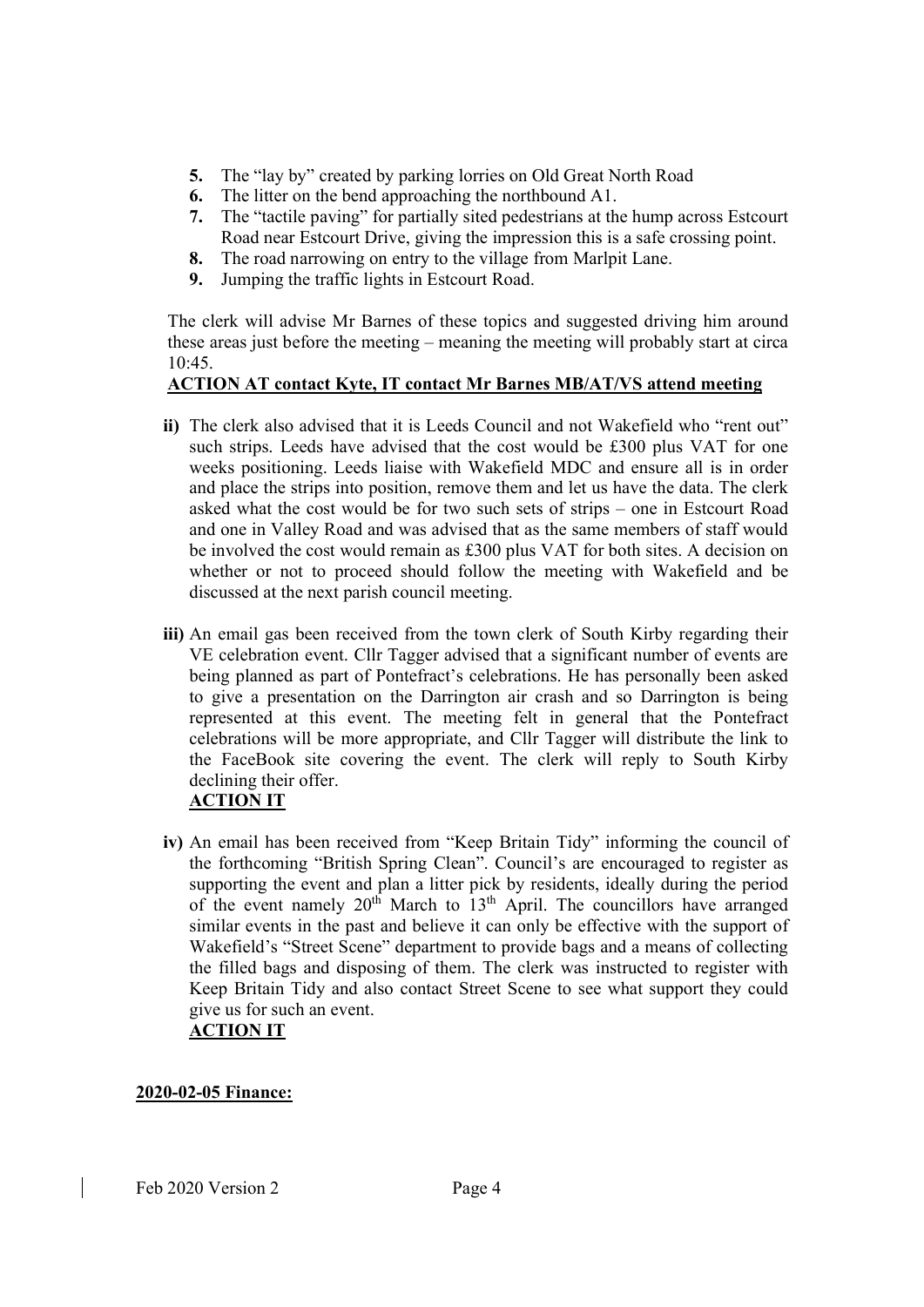The RFO (Cllr Stainer) reported that the amount brought forward from the end of December was £22,423.52

There was no income in January.

There were five items of expenditure:

| Date      | Item    | Payment      | Payee                    | Reason                                           | Amount    | <b>VAT</b> |
|-----------|---------|--------------|--------------------------|--------------------------------------------------|-----------|------------|
|           |         | Method       |                          |                                                  |           |            |
| 9/01/2020 | 22-1920 | Direct Debit | Public Works Loan Board  | Loan repayment                                   | £1,104.17 | £0         |
| 9/01/2020 | 23-1920 | Cheque 796   | Mr M Flaherty            | Electricity<br>for<br>supply<br>Christmas lights | £20.00    | £0         |
| 9/01/2020 | 24-1920 | Cheque 797   | I Thompson               | Clerk Training                                   | £99.00    | £19.80     |
| 9/01/2020 | 25-1920 | Cheque 798   | Darrington C of E School | 137<br>Section<br>Grant                          | £70.00    | £0         |
| 9/01/2020 | 26-1920 | Cheque 799   | M Britton                | Printer Ink                                      | £49.50    | £8.25      |
|           |         |              | <b>Total Expenditure</b> |                                                  | £1,342.67 | £28.05     |

This left a balance of £21,080.85

There were five proposed payments in February for approval:

| Date      | Item    | Payment    | Payee                     | Reason             | Amount  | <b>VAT</b> |
|-----------|---------|------------|---------------------------|--------------------|---------|------------|
|           |         | Method     |                           |                    |         |            |
| 13/2/2020 | 27-1920 | Cheque 800 | P M Stainer               | Postage Stamps     | £8.40   | £0         |
| 13/2/2020 | 28-1920 | Cheque 801 | I Thompson                | VAT for training   | £19.80  | £0         |
|           |         |            |                           | course             |         |            |
| 13/2/2020 | 29-1920 | Cheque 802 | I Thompson                | for<br>Fee<br>land | £7.00   | £0         |
|           |         |            |                           | registry           |         |            |
| 13/2/2020 | 30-1920 | Cheque 803 | Community Heartbeat       | Defibrillator      | £162.00 | £27.00     |
|           |         |            | Trust                     | Maintenance        |         |            |
|           |         |            |                           | Agreement          |         |            |
| 13/2/2020 | 31-1920 | Cheque 804 | V. Stones                 | Christmas<br>tree  | £12.98  | £2.16      |
|           |         |            |                           | lights starter     |         |            |
|           |         |            | <b>Total for Approval</b> |                    | £210.18 | £29.16     |

Cllr Tagger proposed payment and was seconded by Cllr Briton and unanimously approved.

Cllr Stainer then reviewed the current position against the budget. Given the proximity to the end of the financial year he has made some assumptions. He has assumed we will not receive any infrastructure levy in the next month. He has also assumed there will be no spending on parish projects before April. After making these changes the forecast for the end of the financial year is circa £22,000. Some discussion then took place regarding this large amount and councillors confirmed their determination to identify projects which will be undertaken to benefit the parish and reduce the amount in the bank. The RFO raised a question as to whether or not there is a maximum sum relative to the precept that can be held. The RFO will check on this figure.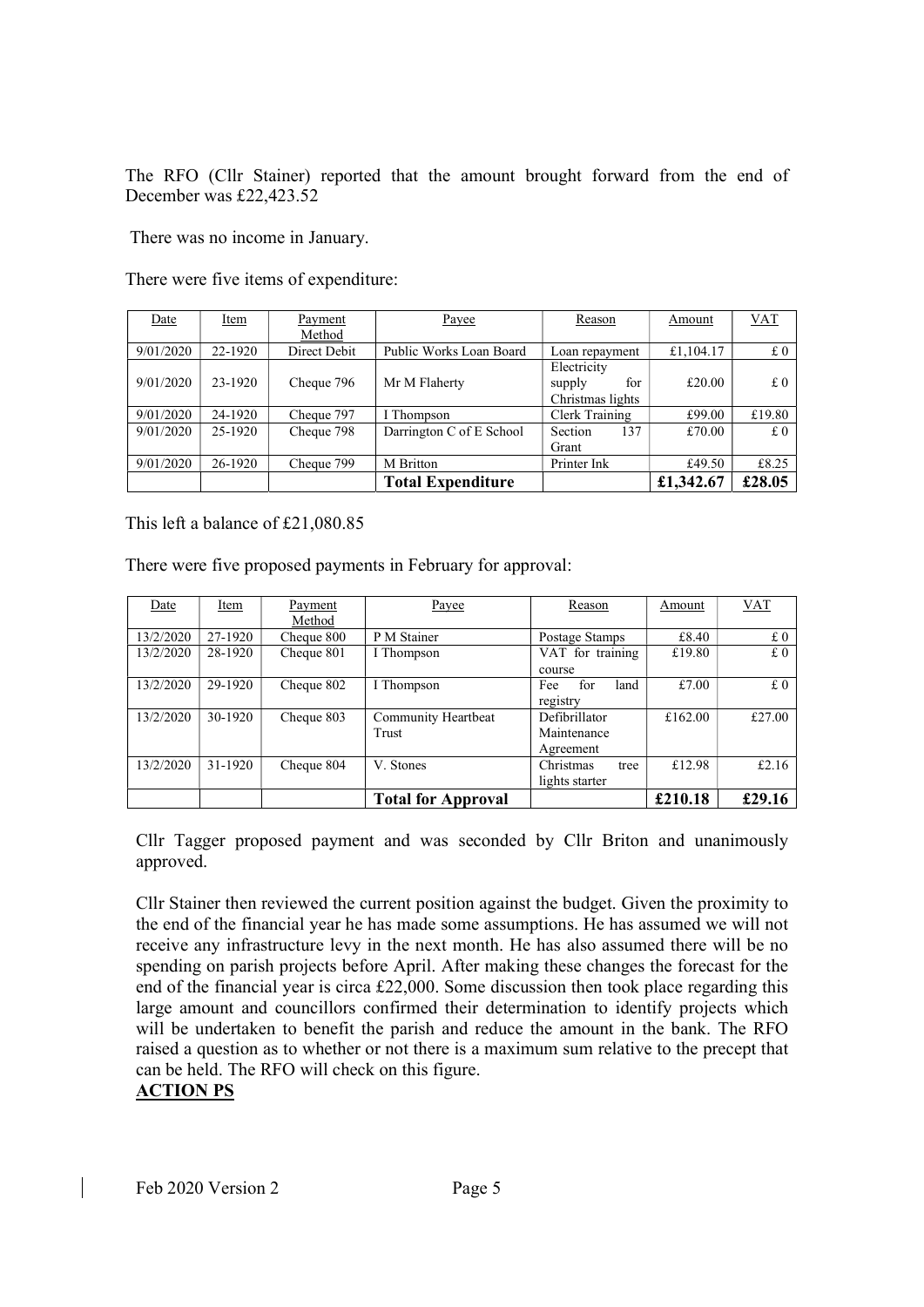#### 2020-02-06 Planning Matters:

- i) Church Farm, Darrington Agricultural Storage Building. No further information was given. Cllr Stones will investigate and report. ACTION VS
- ii) 1 Applewood Gardens Single storey extension to side and rear. No further information is yet available and so the councillors cannot comment yet. The clerk was asked to go onto the planning site and see if a plan is posted. ACTION IT
- iii) 7 Ash Tree Fold application to chop down dead tree. This is the dead tree at the junction of Valley Road and Ash Tree Fold. Not only has the application been granted but the tree has been chopped down!
- iv) 15 Sotheron Croft Remove existing conservatory and build new larger conservatory. The planning authority's statement is that planning permission is not required for this work.
- v) Grove Hall Lane, Knottingley Demolition of timber office and construction of new workshop and office. This application has been approved.
- vi) 2 Beech Crescent Darrington. Two storey extension to side. This application has been refused.

#### 2020-02-07 Reports:

School Report Nothing to report.

Village Field Nothing to report.

"In Bloom" No report other than the discussion already reported.

#### Gardening Club

Cllr Tagger reported this month's meeting was an enjoyable one discussing "snowdrops!"

#### Police Report